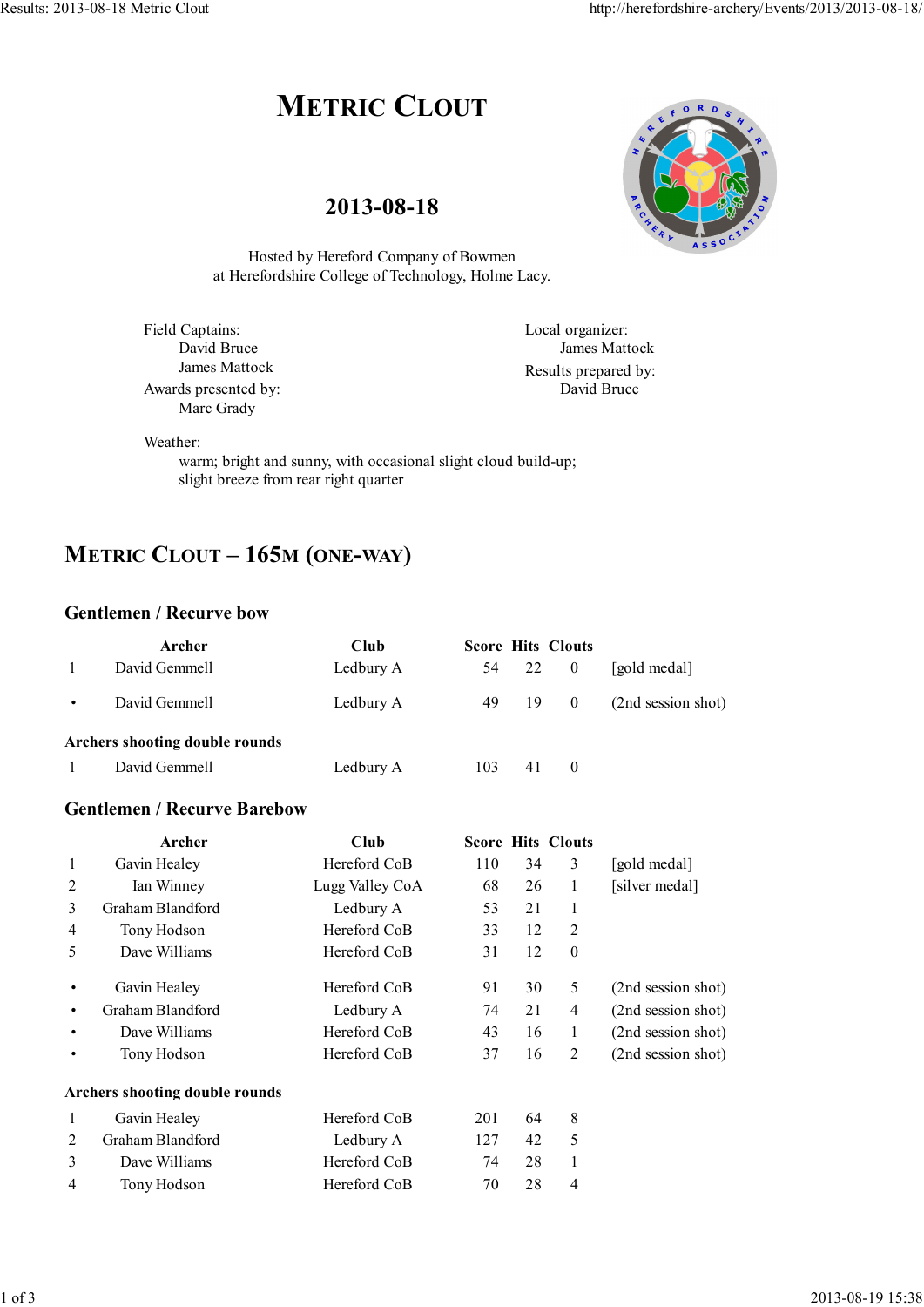### **Gentlemen / Longbow**

| Archer          | Club                                  |     |    |          |                          |
|-----------------|---------------------------------------|-----|----|----------|--------------------------|
| Marc Grady      | Lugg Valley CoA                       | 66  | 22 | 2        | [gold medal]             |
| James Mattock   | Hereford CoB                          | 55  | 21 |          | [silver medal]           |
| Graham Sturgeon | Hereford CoB                          | 31  | 17 | $\theta$ |                          |
| Paul Weaver     | Hereford CoB                          | 21  | 14 | $\theta$ |                          |
| Marc Grady      | Lugg Valley CoA                       | 97  | 30 | 4        | (2nd session shot)       |
| Graham Sturgeon | Hereford CoB                          | 42  | 15 |          | (2nd session shot)       |
| James Mattock   | Hereford CoB                          | 26  | 13 | 1        | (2nd session shot)       |
|                 |                                       |     |    |          |                          |
| Marc Grady      | Lugg Valley CoA                       | 163 | 52 | 6        |                          |
| James Mattock   | Hereford CoB                          | 81  | 34 | 2        |                          |
| Graham Sturgeon | Hereford CoB                          | 73  | 32 |          |                          |
|                 | <b>Archers shooting double rounds</b> |     |    |          | <b>Score Hits Clouts</b> |

## **METRIC CLOUT - 125M (ONE-WAY)**

### **Ladies / Recurve bow**

|              | Archer                                | Club            |     |    | <b>Score Hits Clouts</b> |                    |
|--------------|---------------------------------------|-----------------|-----|----|--------------------------|--------------------|
| $\mathbf{1}$ | Theresa Gibbons                       | Lugg Valley CoA | 70  | 23 | 3                        | [gold medal]       |
| $\bullet$    | Theresa Gibbons                       | Lugg Valley CoA | 50  | 22 | $\overline{2}$           | (2nd session shot) |
|              | <b>Archers shooting double rounds</b> |                 |     |    |                          |                    |
| $\mathbf{1}$ | Theresa Gibbons                       | Lugg Valley CoA | 120 | 45 | 5                        |                    |
|              | <b>Ladies / Recurve Barebow</b>       |                 |     |    |                          |                    |
|              | Archer                                | Club            |     |    | <b>Score Hits Clouts</b> |                    |
| $\mathbf{1}$ | <b>Hilary Higgott</b>                 | Bromyard B      | 45  | 17 | $\boldsymbol{0}$         | [gold medal]       |
| $\bullet$    | <b>Hilary Higgott</b>                 | Bromyard B      | 72  | 27 | $\overline{2}$           | (2nd session shot) |
|              | Archers shooting double rounds        |                 |     |    |                          |                    |
| $\mathbf{1}$ | <b>Hilary Higgott</b>                 | Bromyard B      | 117 | 44 | $\overline{2}$           |                    |
|              | <b>Ladies / Longbow</b>               |                 |     |    |                          |                    |
|              | Archer                                | <b>Club</b>     |     |    | <b>Score Hits Clouts</b> |                    |
| 1            | Lesley Grady                          | Lugg Valley CoA | 37  | 16 | 1                        | [gold medal]       |
| 2            | Jeanette Cook                         | Hereford CoB    | 33  | 11 | 1                        |                    |
|              | Lesley Grady                          | Lugg Valley CoA | 57  | 22 | $\overline{2}$           | (2nd session shot) |
| $\bullet$    | Jeanette Cook                         | Hereford CoB    | 31  | 11 | $\mathbf{0}$             | (2nd session shot) |
|              | Archers shooting double rounds        |                 |     |    |                          |                    |
| $\mathbf{1}$ | Lesley Grady                          | Lugg Valley CoA | 94  | 38 | 3                        |                    |
| 2            | Jeanette Cook                         | Hereford CoB    | 64  | 22 | 1                        |                    |